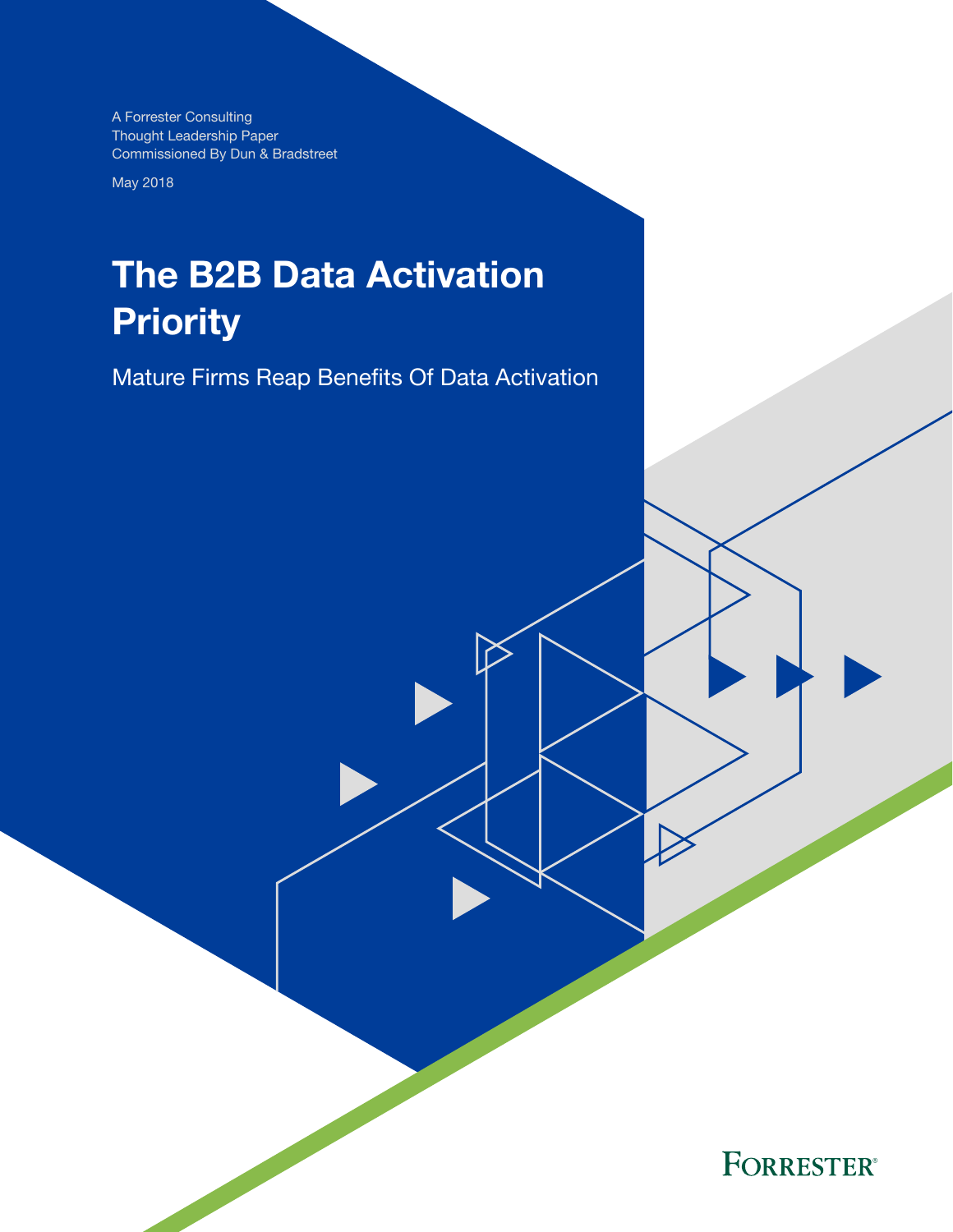# Table Of Contents

- 1 [Executive Summary](#page-2-0)
- 2 Firms Struggle To Activate Data
- 3 B2B Firms Have Made Progress, [But They Must Make More](#page-4-0)
- **5** Update Your Data Activation [Practices To Unlock Your Data's](#page-6-0)  [Value](#page-6-0)
- 9 Three Key Actions For Data [Activation Success](#page-10-0)
- 11 Survive And Thrive In A Data-Driven [Present And Future](#page-12-0)
- 13 [Key Recommendations](#page-14-0)
- 14 [Appendix](#page-15-0)

#### Project Director:

Sophia Christakis, Market Impact Consultant & Sarah Brinks, Market Impact Consultant

Contributing Research: Forrester's Customer Insights research group

#### ABOUT FORRESTER CONSULTING

Forrester Consulting provides independent and objective research-based consulting to help leaders succeed in their organizations. Ranging in scope from a short strategy session to custom projects, Forrester's Consulting services connect you directly with research analysts who apply expert insight to your specific business challenges. For more information, visit forrester.com/consulting.

© 2018, Forrester Research, Inc. All rights reserved. Unauthorized reproduction is strictly prohibited. Information is based on best available resources. Opinions reflect judgment at the time and are subject to change. Forrester®, Technographics®, Forrester Wave, RoleView, TechRadar, and Total Economic Impact are trademarks of Forrester Research, Inc. All other trademarks are the property of their respective companies. For additional information, go to forrester.com. [E-36141]

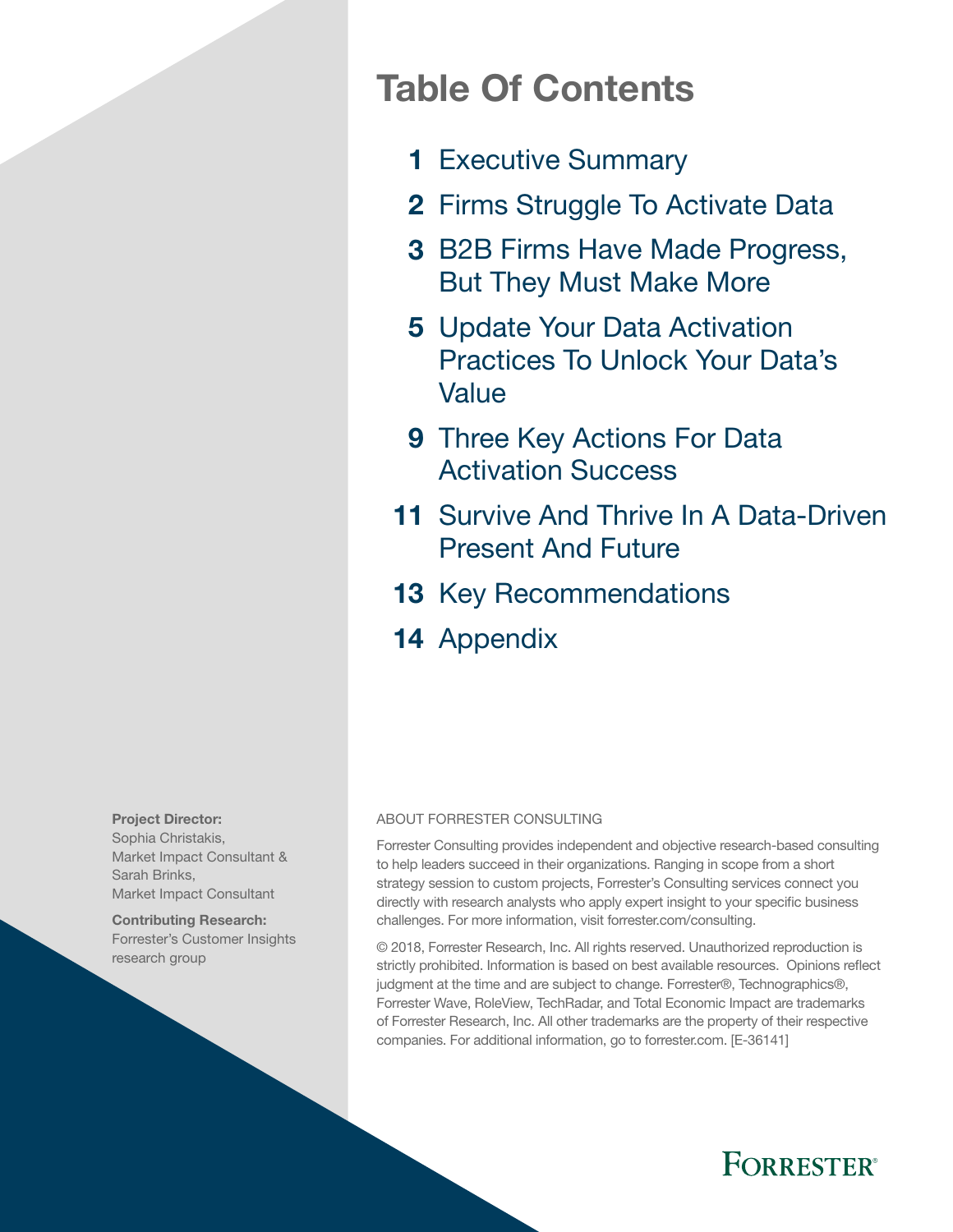<span id="page-2-0"></span>

Sixty-seven percent of B2B firms listed increasing their use of data and analytics as a critical priority over the next 12 months.



Organizations with more mature data activation practices reap greater marketing, sales, and customer benefits.

# Executive Summary

Today's B2B buyers expect fast, consistent, and personalized experiences. At the same time, their buying journey is nonlinear and inclusive of many different stakeholders along the way. To manage the complexity of serving the modern B2B buyer, marketers and sellers must turn their data assets into actionable recommendations. While there is no shortage of data or attention to this matter, marketing and sales decisions are still just as likely to be made on gut feeling as on data and analysis.

In December 2017, Dun and Bradstreet commissioned Forrester Consulting to evaluate data activation among B2B sales and marketing teams. To explore this topic, Forrester conducted an online survey of 500 respondents with responsibility for or influence over their customer and prospect data strategy or management. We found that while all firms face significant challenges in converting their data into actionable insight, a portion of respondents who are using more mature data practices are seeing significant impact across marketing, sales, and customer goals.

### KEY FINDINGS

- › While increasing the use of data is a priority, only half of B2B marketing and sales decisions are made using data. Despite the vast amount of data available and firms' commitment to data priorities, the opportunity to use data for marketing and sales decisions remains largely untapped. Variation in data quality and consistency overall and across departments are common problems that erode trust and make decision makers gun-shy about using their customer data over their own intuition.
- › Data activation maturity is a competitive differentiator. While challenges with data management, insight sharing, and actionable insight development were problems all respondents identified with, a portion of them — the ones more likely to describe their firms as effective across key people, process, and technology considerations — report better outcomes than the rest. These data activation leaders say they're good at using their data to make decisions like accurately attributing campaign success or personalizing experiences. They are also more likely to report increases across key marketing, sales, and customer metrics like sales cycle speed, return on marketing spend, and customer loyalty.
- › Investment in data and analytics services can help all organizations along their data activation maturity journey. Data activation leaders are using advanced analytics techniques and are organizing their insights teams for success. But they also recognize that partners can help them fill internal data, technology, and expertise gaps and extend their data activation efforts further and more quickly than would be possible on their own.

# **FORRESTER**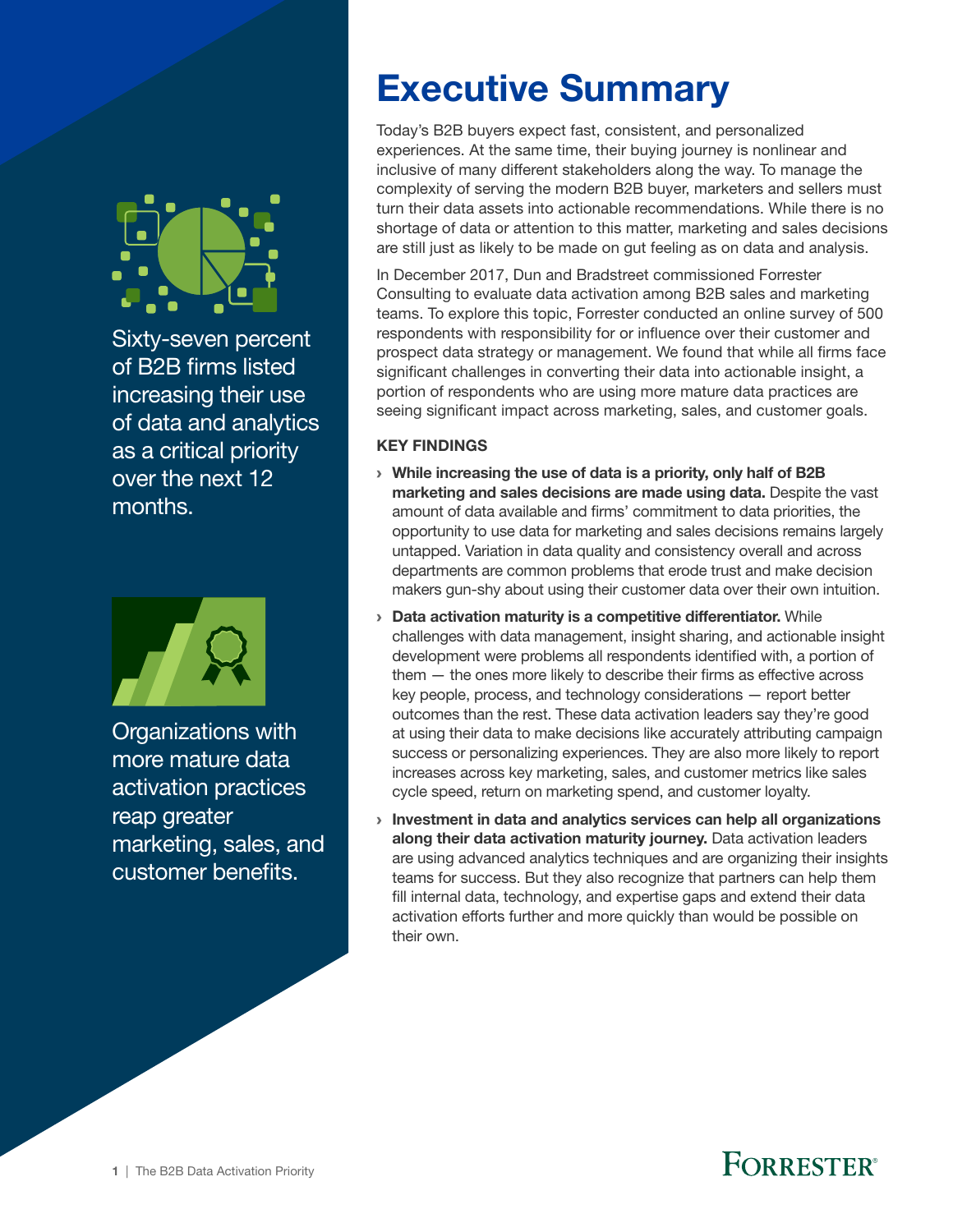## <span id="page-3-0"></span>Firms Struggle To Activate Data

As B2B firms set their marketing and sales priorities for the next 12 months, increasing their use of data and analytics is at the top of their list for meeting objectives in revenue growth, customer experience (CX) improvement, and cost reduction. Data activation — defined for this study as the process of unlocking value from data through the development of insights that inform actions  $-$  is key to meeting those sales and marketing priorities. In surveying 500 B2B professionals about their data strategy and management, we found that:

- › Only half of marketing and sales decisions are based on data. Our study found that, on average, B2B marketers and sellers are making 48% of decisions on intuition or personal/company experience, rather than on quantitative information and analysis (see Figure 1). Their reasons for trusting their personal experience over data analysis vary. For example, a US-based director in pharmaceuticals felt that accountbased selling is relationship oriented, so intuition and experience made more sense to him. A UK-based finance director said his firm "lacks the culture and confidence to rely on fact-based marketing." These sentiments were echoed by many survey respondents.
- › B2B marketers and sellers lack complete and accurate data. B2B marketers and sellers need data that is consistent across activities and technologies and that they can convert to insights quickly to meet customer needs. However, data gaps are a problem, as a US VP in financial services highlighted, "We don't have enough data to fully make decisions." In addition, less than half of firms say they are executing on their data governance practices very or extremely well (see Figure 2). That holds firms back from using their customer data to activate marketing and sales initiatives at scale.
- › B2B customers expect more than ever. Forty-seven percent of firms said that improving customer experience is their top business priority in the next year. However, meeting customers' rising expectations is harder than ever. B2B marketers and sellers must use data to deliver rapid fulfillment and to provide greater product and service knowledge in the right ways and at the right times. In addition, firms must account for the increase in the number of purchase decision makers and increasingly nonlinear buying paths.

#### Figure 1

"Using your best estimate, to what degree does your organization base marketing decisions on quantitative information and analysis versus intuition, or personal/company experience?"



Base: 386 professionals with responsibility for or influence over customer/prospect data strategy or management at their organizations

Source: A commissioned study conducted by Forrester Consulting on behalf of Dun & Bradstreet, March 2018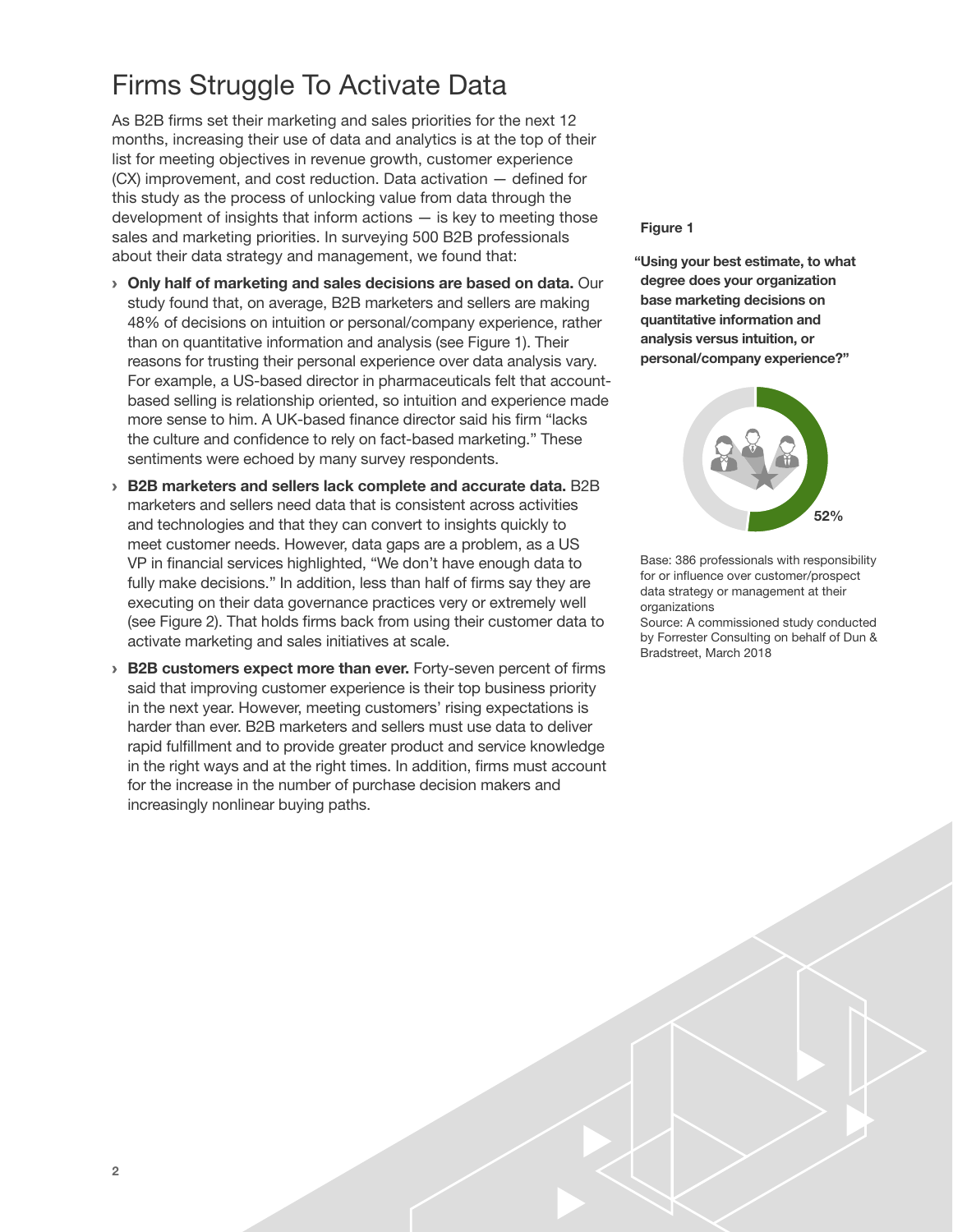<span id="page-4-0"></span>"Please indicate how well your organization is executing on the following."

(Percent who say their firms execute on the following "very" or "extremely" well)

We have customer data that we fully trust to be complete

- We are effective at using customer data to activate marketing and sales initiatives at scale.
	- Data sources and insights are well integrated, understood, zala sources and insights are well integrated, understood,<br>consistent, validated, and shared across the organization.
- Teams are leveraging the same quality data consistently across activities and technologies.

We can convert data into insights to quickly act on customers' immediate needs, interest, and behaviors.

Base: 500 professionals with responsibility for or influence over customer/prospect data strategy or management at their organizations Source: A commissioned study conducted by Forrester Consulting on behalf of Dun & Bradstreet, March 2018

## B2B Firms Have Made Progress, But They Must Make More

B2B marketers and sellers have made progress on some data-driven initiatives. Our study found that 60% of firms have implemented or are expanding their plans to improve their complete view of customers across channels, connect data across systems/teams for improved consistency, and change their culture to take more actions from datadriven insights. But more progress is needed, as firms still face many data activation challenges (see Figure 3). Our study found:

- › Poor data management stands in the way of firms' achievement of marketing and sales objectives. Eighty percent of firms struggle to manage the volume, variety, and velocity of their data. Their data management challenges cause a ripple effect that blocks achievement of marketing and sales objectives: Firms fail to improve their abilities to develop actionable insights, create and implement one-on-one targeted engagement strategies, and provide personalized experiences across channels. For some companies that serve both customers and businesses, the use of data and analytics is concentrated on the B2C side of the house, as one US-based financial services VP describes: "Data and analytics are focused mostly on B2C; when not, data is difficult to aggregate as it resides in many different locations."
- › Data-driven initiatives require new ways of working. B2B marketers and sellers today have access to more data than ever, but they don't have the processes in place to act on that data quickly and make real-time decisions to win, serve, and retain customers. Data activation requires alignment across teams and departments on specific, shared business outcomes. Without that alignment, teams struggle to identify what data they need.<sup>1</sup>





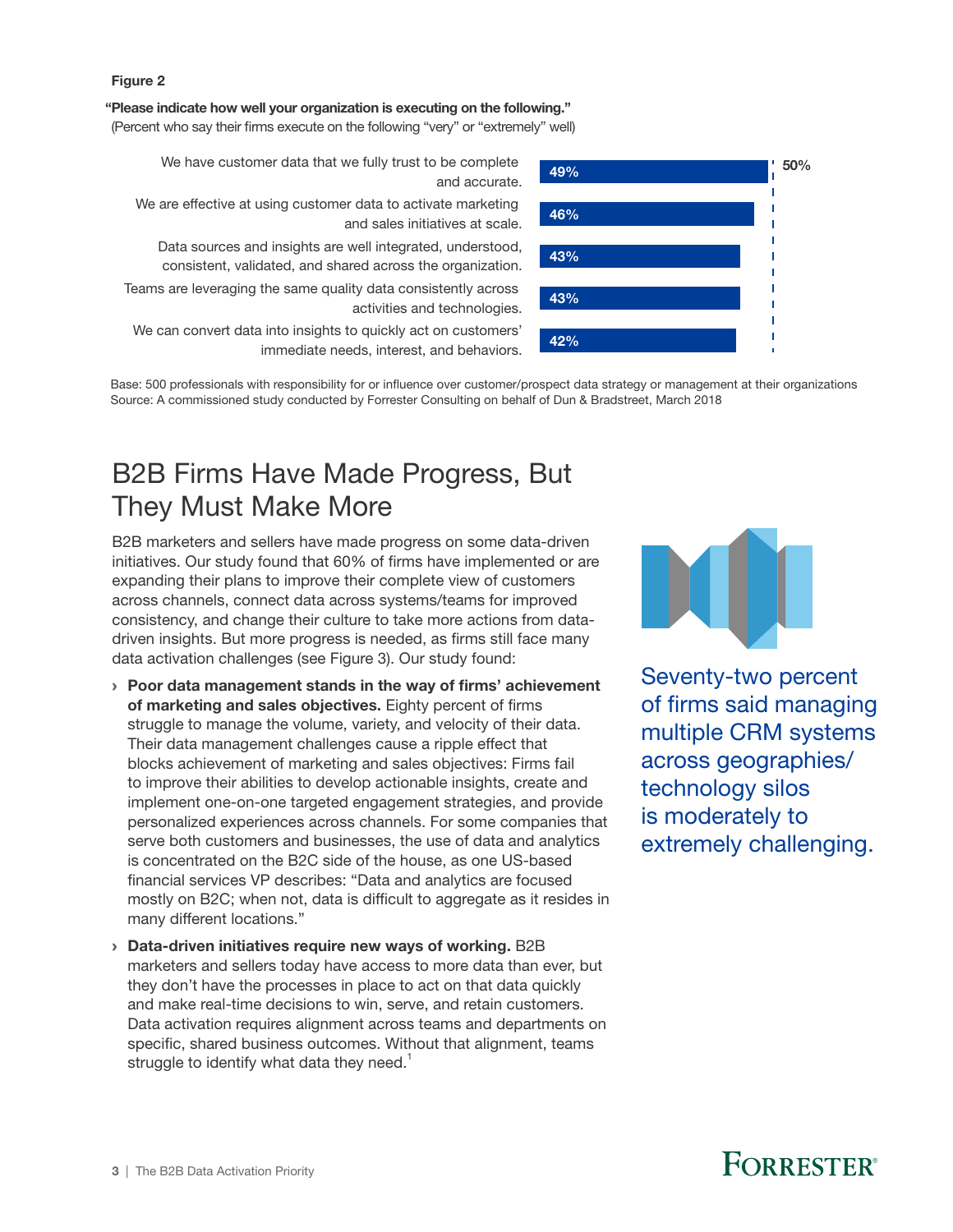"How challenging are the following for your organization in achieving your marketing and sales objectives?"



Base: 500 professionals with responsibility for or influence over customer/prospect data strategy or management at their organizations Source: A commissioned study conducted by Forrester Consulting on behalf of Dun & Bradstreet, March 2018

- › Lack of executive sponsorship and mature data analytics capabilities hold firms back. Support from the top is critical, and only half of firms reported that their company's top executives view data and analytics as a strategic capability and primary area of focus. In addition, only 43% of teams leverage shared, quality data across activities and technologies, and just 53% have implemented more mature analytics, such as predictive modeling. B2B marketers and sellers that haven't embraced mature data activation techniques like these will struggle to compete. Forrester predicts that insight-driven businesses will increase their collective revenue to \$1.8 trillion by 2021. They'll also grow eight times faster than global GDP. These firms are coming for the customers of their less data-savvy competitors. $2$
- **> Firms need data they can trust.** Only 49% of B2B marketers and sellers said their organization was effective at providing customer data they can fully trust to be complete and accurate. An IT project manager from the US said his firm "lacks trusted data." A retail manager from Ireland appreciates the value of data-based decision making but uses it with caution: "Quantitative research and analysis can be highly informative; however, we prioritize the use of experiential knowledge over quantitative information, as it has proven misleading and inaccurate and has cost the company in many ways."

## **FORRESTER**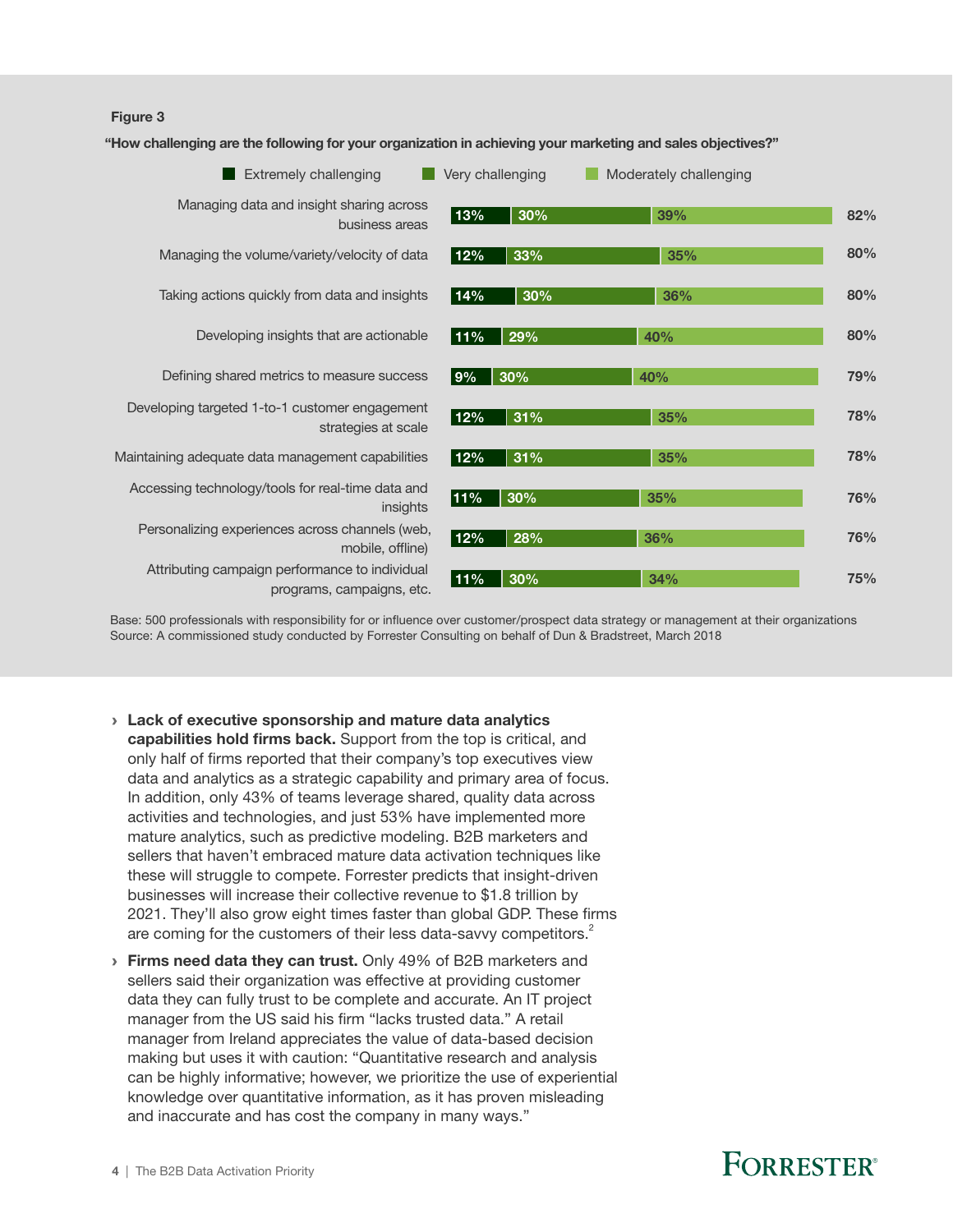### <span id="page-6-0"></span>Update Your Data Activation Practices To Unlock Your Data's Value

The pressure's on for B2B marketers to move from a volume-based lead funnel approach to more targeted and real-time one-on-one customer engagement. In addition, B2B sellers crave higher value insight about individuals and accounts to better position solutions and convert opportunities. While data is the foundation for these goals, its velocity, variety, and volume challenge most B2B marketers' and sellers' data management abilities. $^3$ 

To serve the evolving and increasingly digital-first needs of the B2B buyer, marketers and sellers need actionable insights. That requires data capabilities that span people, process, and technology considerations (see Figure 4):

- › A people strategy with top-down support and self-service analytics capabilities drives marketing and selling goals. Companies need executive-level support to prioritize data strategy and capabilities, including data skill development, access to selfservice tools, and high-quality, consistent data. Organizations also must drive urgency for action on marketing and selling goals with effective data visualization and storytelling.<sup>4</sup>
- › Integrated processes encourage consistency and actions. Firms need insights teams that make the best use of their company's data to meet both companywide goals and those specific to business areas or regions. When teams use a shared, defined set of key performance indicators (KPIs) to measure outcomes, they support marketers' need to deliver campaigns and sellers' need to relate to individual buyers at scale. A feedback loop that measures outcomes across a defined set of KPIs can help companies refine their analytics based on what they learn.
- › The right data and the right technology power and accelerate actionable insights. For customer data to be of any use, it must be complete, and when there are gaps, firms should supplement and integrate external data capabilities from trusted partners. The end goal is a customer data reference framework that enables users to understand complex relationships between companies, people, and activities.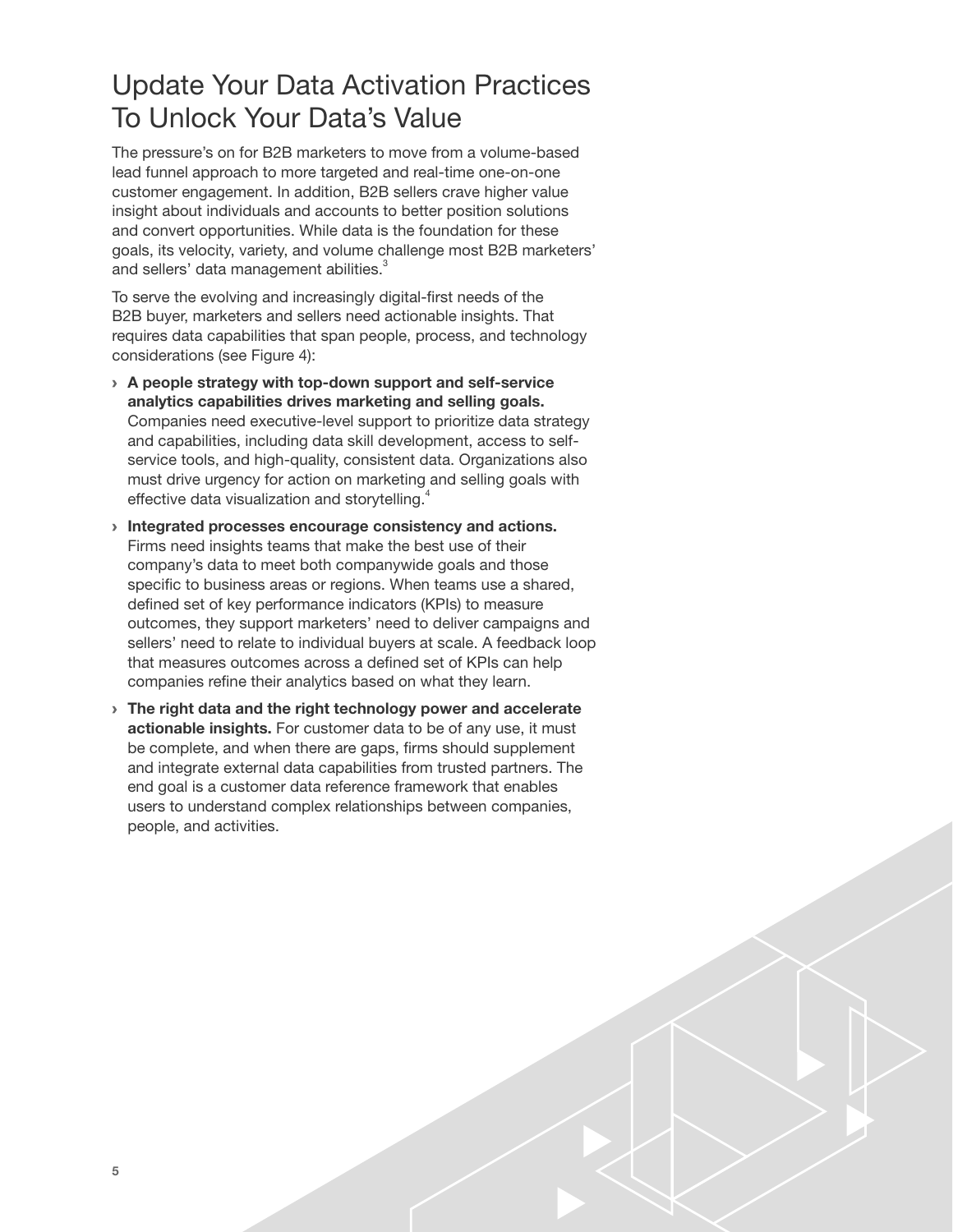#### Figure 4: Maturity Assessment Questionnaire And Scoring

#### "Please indicate how well your organization is executing on the following."

| <b>People</b>                                                                                                                                                 | <b>Processes</b>                                                                                                                            | <b>Technology and data</b>                                                                                                                                             |
|---------------------------------------------------------------------------------------------------------------------------------------------------------------|---------------------------------------------------------------------------------------------------------------------------------------------|------------------------------------------------------------------------------------------------------------------------------------------------------------------------|
| Data and analytics is considered a<br>strategic capability and primary<br>focus by my company's top<br>executives.                                            | Insights teams are organized in a way<br>that optimizes our data/expertise to<br>meet company, business, and<br>region-specific priorities. | We have made appropriate<br>investments in data and analytics<br>technology, and the business is not<br>held back by lagging technology.                               |
| Teams are effective at using<br>advanced analytics (predictive,<br>streaming, machine learning, AI) to<br>meet business and customer goals.                   | Data sources and insights are well<br>integrated, understood, consistent,<br>validated, and shared across the<br>organization.              | We effectively integrate external data<br>with internal data to conduct robust<br>analyses.                                                                            |
| Teams are leveraging the same<br>quality data consistently across<br>activities and technologies.                                                             | We measure process and decision<br>outcomes to quickly refine our analytics<br>based on what we learn.                                      | We can convert data into insights to<br>quickly act on customers' immediate<br>needs, interest, and behaviors.                                                         |
| Team members have self-service<br>access to the data and data prep<br>tools they need to do their jobs.                                                       | We are effective at using customer data<br>to activate marketing and sales<br>initiatives at scale.                                         | Data is linked using a defined<br>taxonomy that allows us to<br>understand relationships between<br>companies, people, activities at<br>varying levels of granularity. |
| Teams are effective at using data<br>visualization and insights<br>storytelling to align across teams<br>and drive actions that improve<br>business outcomes. | Teams are aligned on and have visibility<br>into the KPIs and supporting metrics<br>that drive value for the organization.                  | We have customer data that we fully<br>trust to be complete and accurate.                                                                                              |

#### Maturity scale and scoring:

| Extremely well: | Very well: '        | Somewhat well: | Inconsistent: | Needs improvement: |
|-----------------|---------------------|----------------|---------------|--------------------|
| $Score = 5$     | Score = $4^{\circ}$ | $Score = 3$    | $Score = 2$   | $Score = 1$        |

Base: 500 professionals with responsibility for or influence over customer/prospect data strategy or management at their organizations Source: A commissioned study conducted by Forrester Consulting on behalf of Dun & Bradstreet, March 2018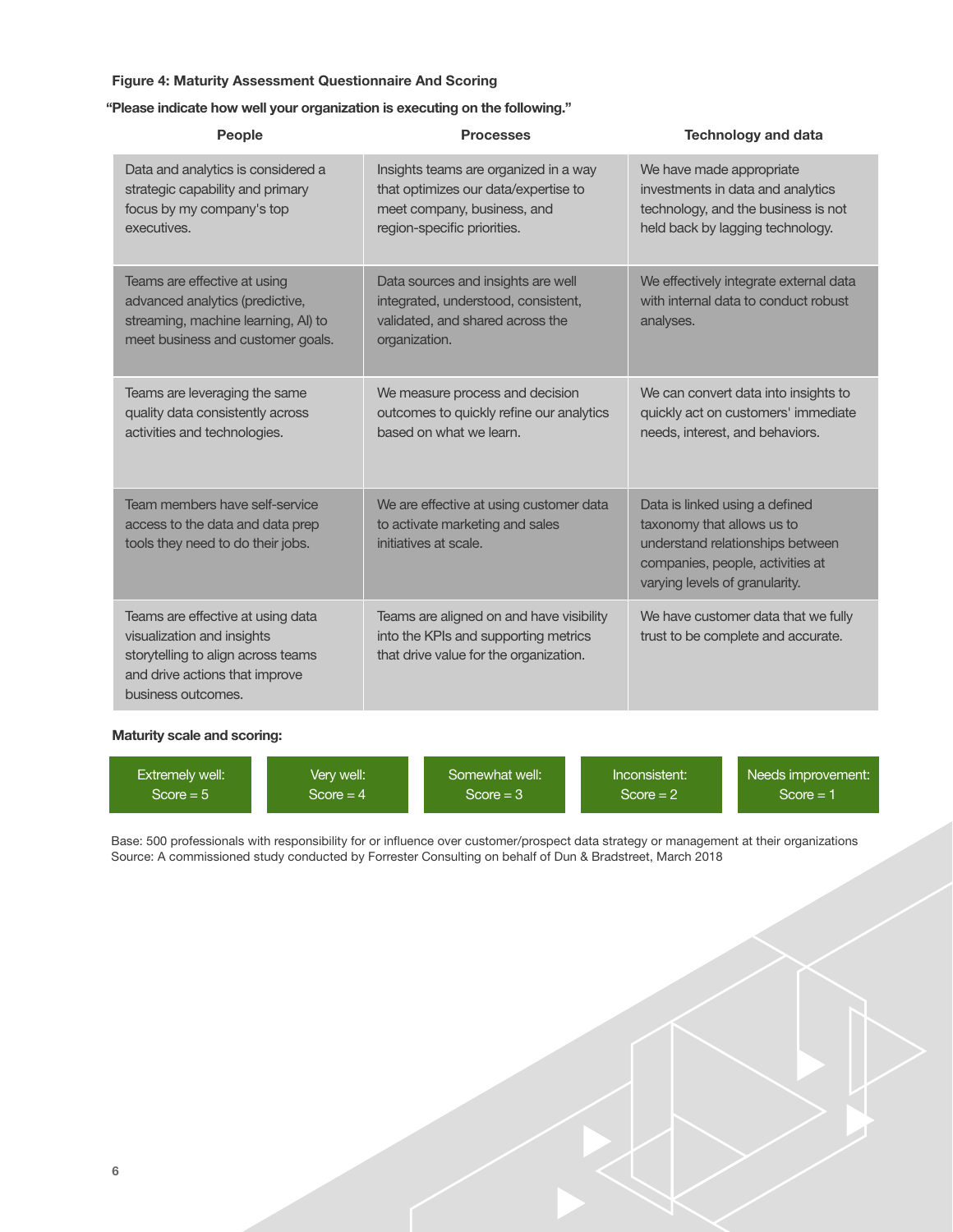### LEADERS REAP THE BENEFITS OF A B2B MARKETING AND SELLING STRATEGY BUILT ON A SOLID DATA FOUNDATION

Data activation leaders — those with above-average scores across the 15 competency areas our survey measured — report meaningful differences in their ability to drive business outcomes using data (see Figures 5). With margins of 35 to 45 percentage points over laggards, leaders describe their firms as good or excellent at activating data to make decisions in key areas such as accurately identifying and attributing campaign success, determining which solutions to invest in, uncovering new business opportunities, and personalizing customers' experiences (see Figure 6).

Leaders' greater ability to activate data for decision making pays off. They report significant differences over laggards in improved outcomes for marketing and sales, as well as for customerfocused metrics (see Figure 7). The widest gap between leaders and laggards shows up in the difference of sales cycle speed: Leaders are more than twice as likely as laggards to report increases to their sales cycle speed in the last year. In addition, 19% of leaders described this increase as significant, while no respondents from lagging organizations can say the same. Leaders also report an approximately 30-percentage-point lead over laggards on increases to average deal size and customer lifetime value.

Figure 5

#### Maturity assessment grouping breakout

Total survey respondents  $(N = 500)$ 

Maturity groupings based on assessment scoring:

Leaders ( $N = 268$ ) earned an above-average score (>48 points)

Laggards ( $N = 232$ ) earned an average or below average score (≤48 points)

Base: 500 professionals with responsibility for or influence over customer/prospect data strategy or management at their organizations

Source: A commissioned study conducted by Forrester Consulting on behalf of Dun & Bradstreet, March 2018

#### Figure 6

"Please rate your company on its ability to activate data in the following areas. For this survey, we define 'data activation' as the process of unlocking value from data through the development of insights that inform actions." (Showing "excellent" or "good")



Base: Professionals with responsibility or influence over customer/prospect data strategy or management at their organizations from 268 leading organizations and 232 lagging organizations

Source: A commissioned study conducted by Forrester Consulting on behalf of Dun & Bradstreet, March 2018

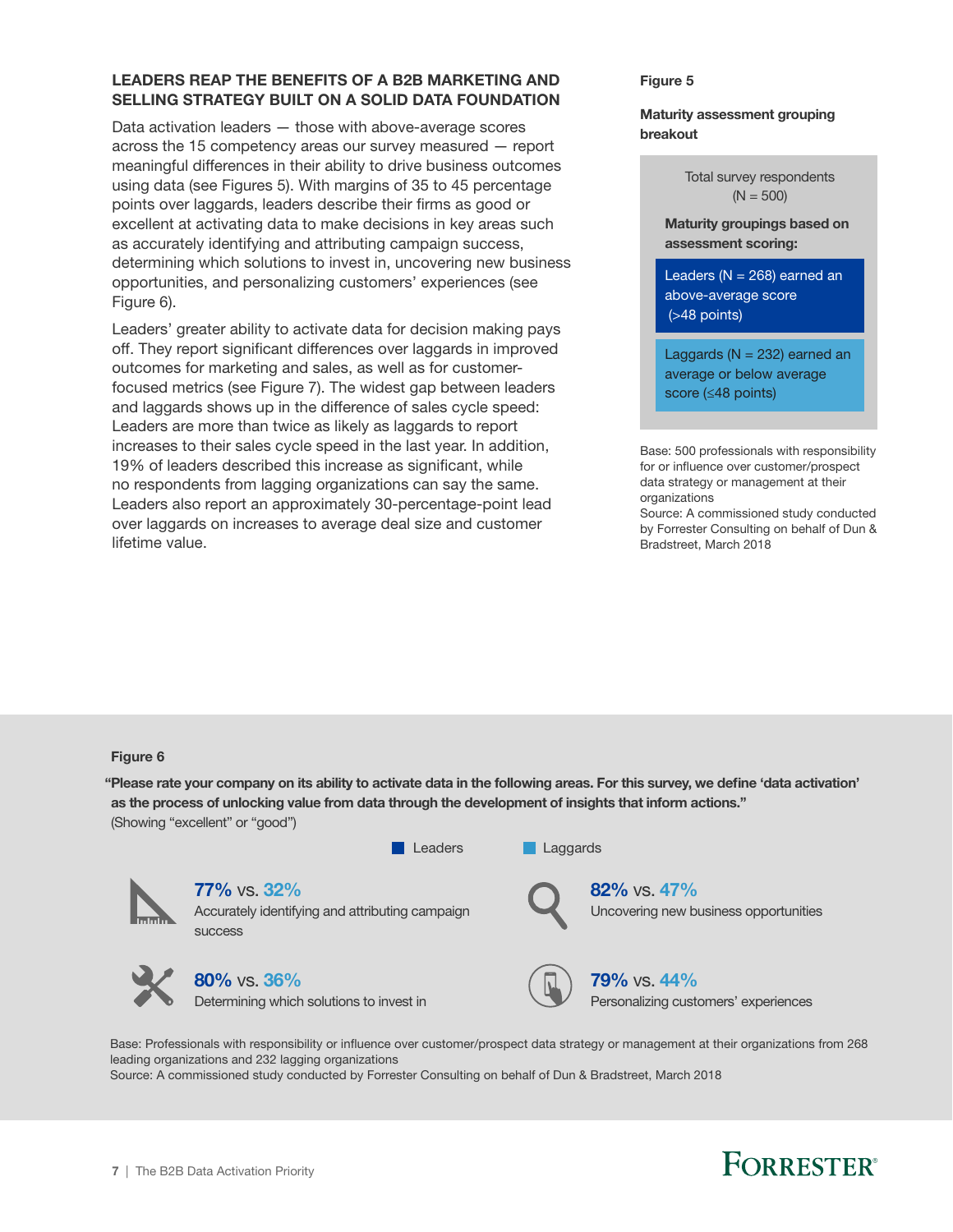"Please indicate how these outcomes have changed, comparing your most recent fiscal year to the previous fiscal year." (Percent reporting an increase, asked of those who use each metric to measure the success of their marketing, sales, and business objectives)



Base: variable; professionals with responsibility or influence over customer/prospect data strategy or management at their organizations Source: A commissioned study conducted by Forrester Consulting on behalf of Dun & Bradstreet, March 2018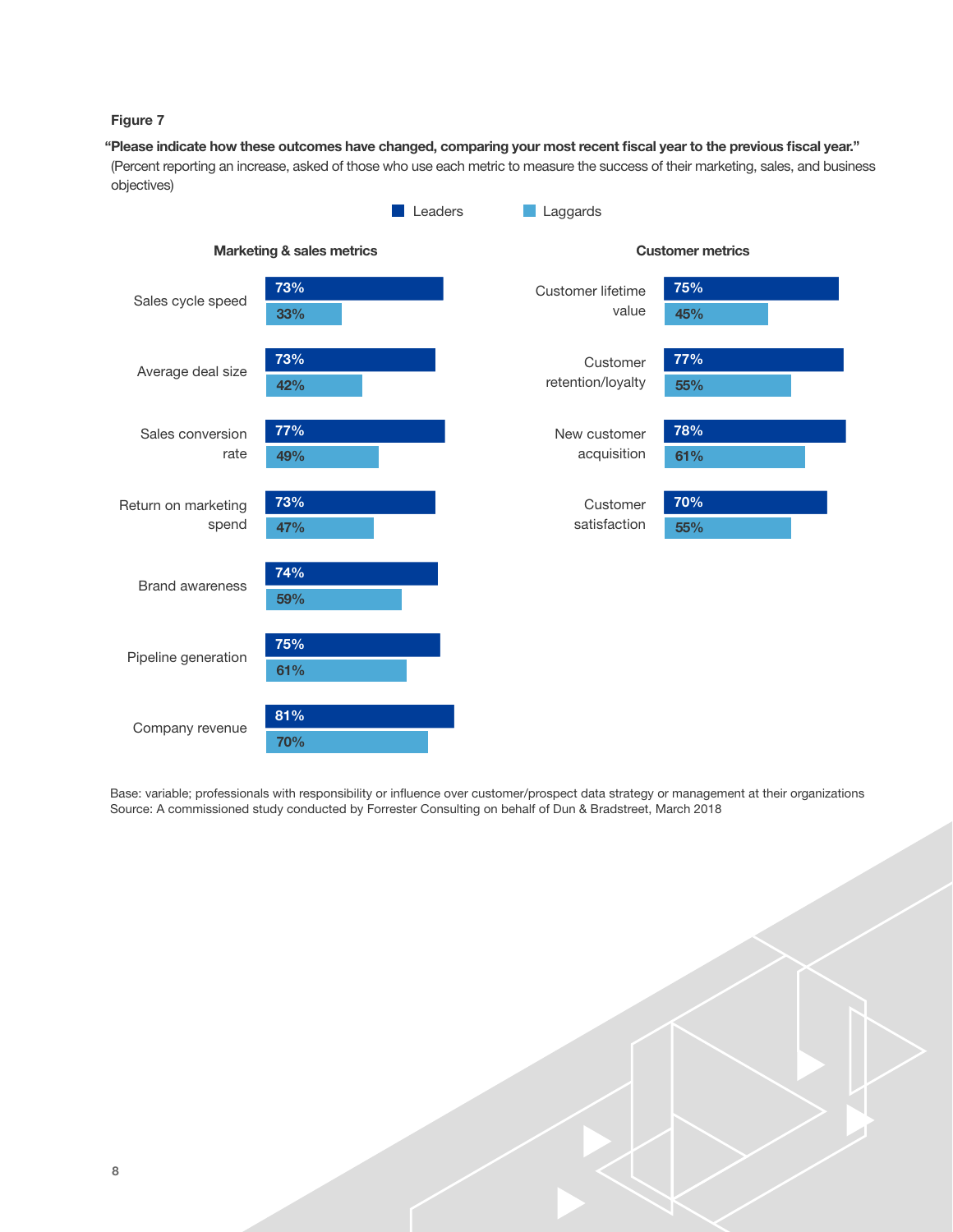### <span id="page-10-0"></span>Three Key Actions For Data Activation **Success**

Firms looking to improve their data activation maturity can learn from the data activation leaders in our study, who are far more likely than laggards to (see Figure 8):

- 1. Engage external partners for data and analytics services.
- 2. Embrace advanced analytics.
- 3. Organize with an insights center of excellence (CoE).

### 1. LEADERS RELY ON EXTERNAL PARTNERS FOR BOTH DATA AND ANALYTICS SERVICES

Leaders have made great strides in improving their data activation maturity, and they've done this by amplifying their capabilities with external partners. Sixty-five percent of leaders engage partners to help them extend their data and analytics capabilities faster and more effectively than they could using only their own resources; only 38% of laggards do the same.

Our study shows that 66% of leaders also expect to expand their use of reliable external data. Leaders are more likely than laggards to see the value in the six data types Forrester considers critical for driving contextual customer engagement: firmographic, demographic, technographic, relationship, behavior, and intent data. They're also more likely to supplement their data in these categories with third-party data sources. The value they cite includes improved ability to identify or gain insight on key decision makers, uncover the solutions that customers or prospects have or are considering, stay up to date with events affecting their customers, and understand their customers' or prospects' company and structure.

### 2. LEADERS EMBRACE ADVANCED ANALYTICS

Today's device-hopping customers expect consistent experiences and rapid response from the firms they deal with. This expectation for instant action requires firms to use advanced analytics for marketing and selling.<sup>5</sup> Leaders in our study reported greater emphasis than laggards on advanced analytics techniques that inform and speed up marketing and sales decisions and strategies, especially:

- $\rightarrow$  Predictive analytics. Sixty-eight percent of leaders  $-$  compared with just 34% of laggards — have implemented or are expanding their use of predictive models, which helps them achieve greater precision in scoring leads, identify cross-sell and upsell opportunities, and segment highvalue individuals and accounts.<sup>6</sup>
- **> Streaming analytics.** Leaders are more likely to use streaming analytics solutions (62% use them "periodically" or "extensively" versus 27% of laggards), which gives them a distinct advantage in today's digitally powered landscape. Streaming analytics solutions aggregate data from both digital and physical events (e.g., online transactions, social media posts, web browsing, service interactions, and calls) and detect patterns that firms must act on within a given timeframe to drive value.

#### Figure 8

### "What are your organization's adoption plans for the following data-driven initiatives?"

(Showing "implemented" or "expanding implementation")



Engage external providers for data and analytics services



Building out predictive models



Establishing an insights center of excellence



Base: Professionals with responsibility or influence over customer/prospect data strategy or management at their organizations from 268 leading organizations and 232 lagging organizations Source: A commissioned study conducted by Forrester Consulting on behalf of Dun & Bradstreet, March 2018

# **FORRESTER®**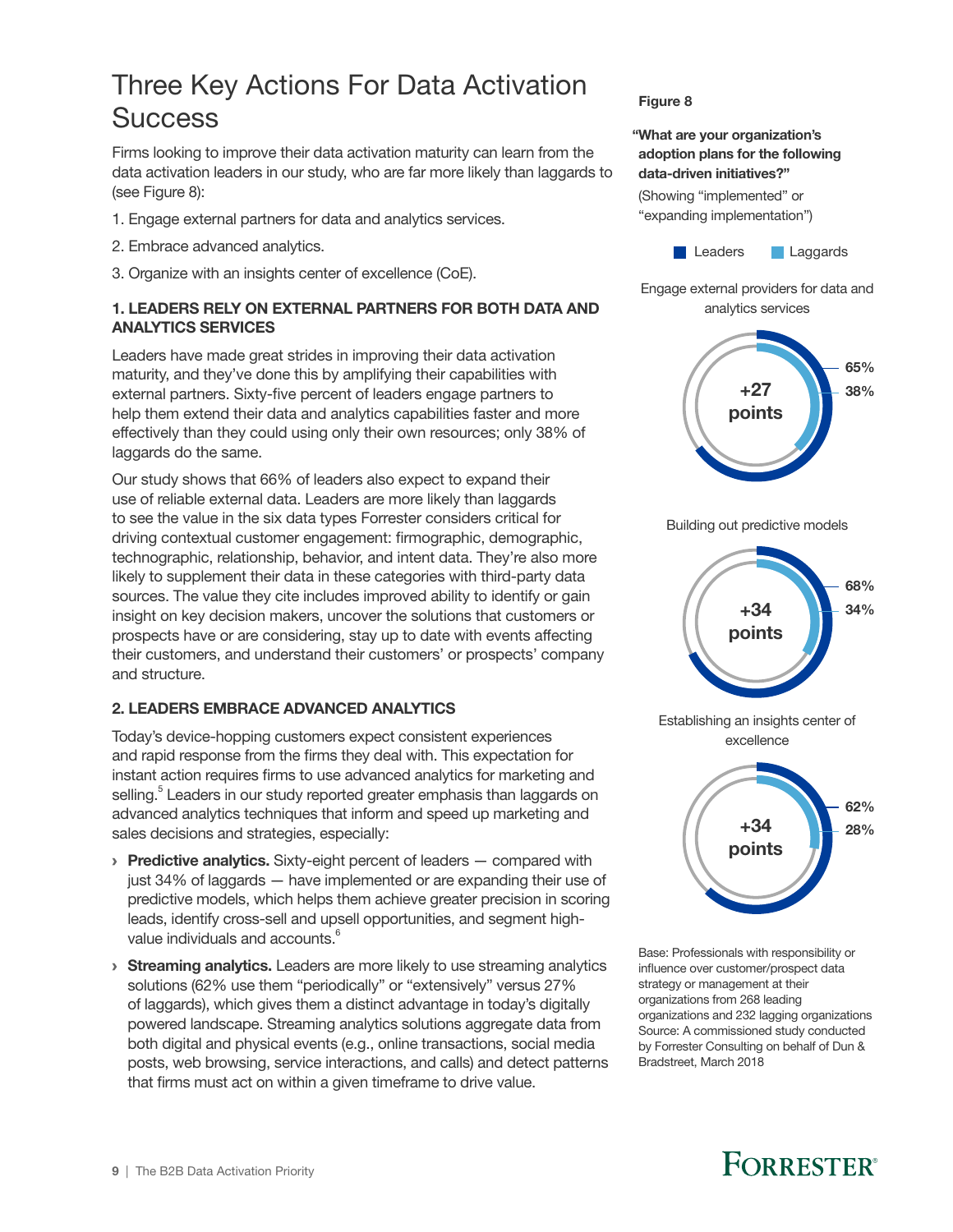- > Artificial intelligence (AI). Fifty-one percent of leaders report using AI for marketing and sales use cases either periodically or extensively — more than twice the rate of laggards (18%). AI uses large quantities of data from multiple sensory inputs and requires ongoing education and collaborative learning with humans to provide valid actions. For example, Forrester predicts that marketing-focused, AI-powered intelligent agents will hit critical mass by the end of 2018. In addition, adoption of machine learning will help marketers and sellers break long-form content into smaller bits for use in multiple channels, such as digital ads, email, and social media.<sup>7</sup>
- › Advanced data visualization. Advanced visualizations beyond traditional pie or bar charts, such as interactive dashboards, have many powerful marketing and sales applications. Effective data visualization drives alignment across marketing and sales teams on the metrics most important to achieving shared goals.<sup>8</sup> It also helps communicate complexity and demonstrate marketing's value — something that can help marketers justify further investment in marketing priorities to executives.<sup>9</sup> Seventy-three percent of leaders report using advanced visualization techniques, versus just 47% of laggards.

### 3. LEADERS ORGANIZE WITH AN INSIGHTS CENTER OF EXCELLENCE

The lack of a holistic customer view is a problem that extends beyond data.<sup>10</sup> Our study found that the greatest challenge organizations face in meeting their marketing and sales objectives is managing data and sharing insights that drive actions across organizational silos. Siloed insights teams typically overfocus on low-value customer behavior measurements such as site visits or email opens that, without context, don't provide sufficient insight for building true customer connection.

Firms can combat this with an insights CoE, which provides governance, program management, and best practices across business areas and functions. A CoE manages the delicate balance between companywide and line-of-business priorities. Forrester's research has shown that more insights-driven firms organize with CoEs, and our study confirmed this: 62% of leaders have established an insights center of excellence, relative to just 28% of laggards.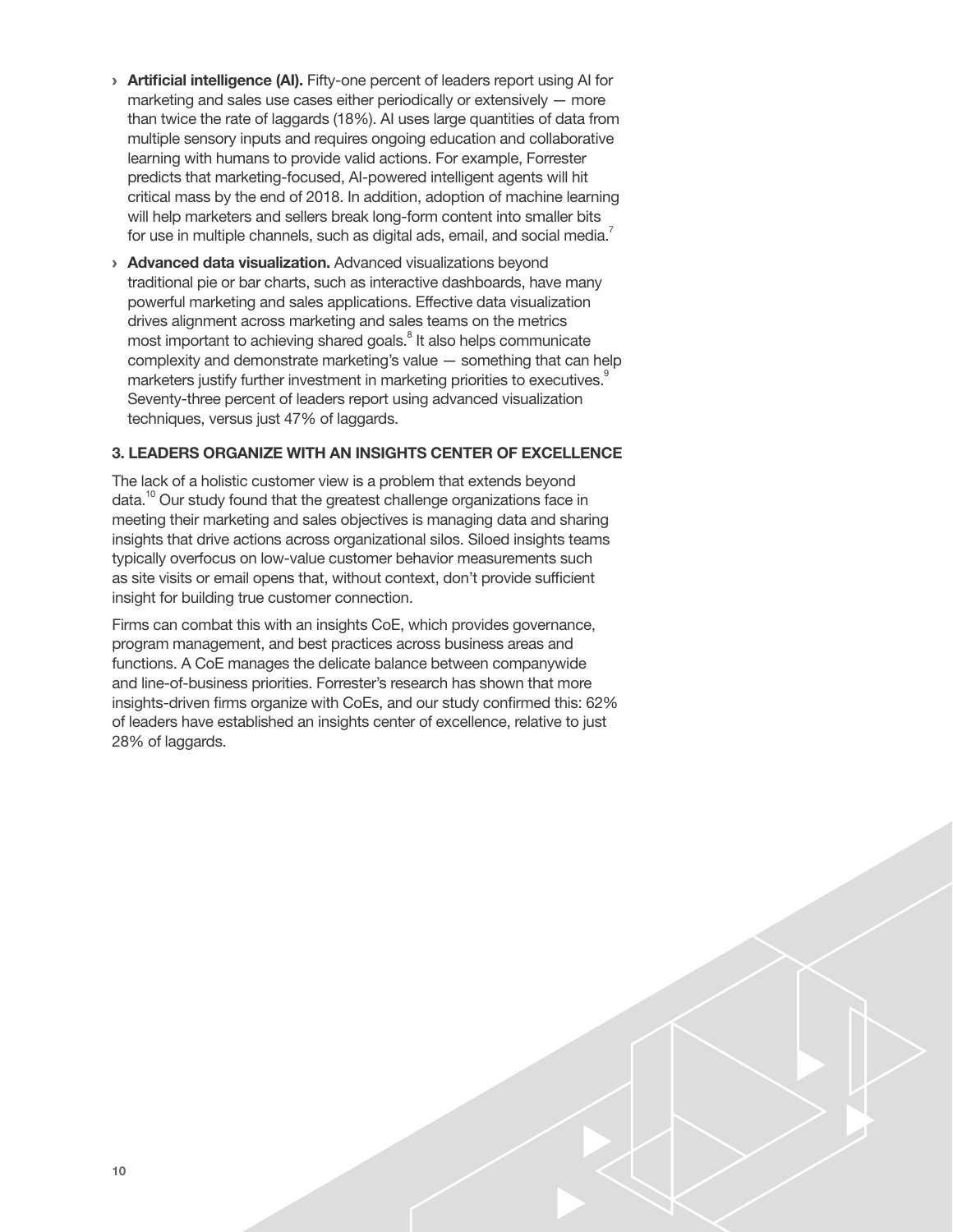### <span id="page-12-0"></span>Survive And Thrive In A Data-Driven Present And Future

While competitive forces, customer expectations, and technologies will continue to evolve, the mandate for marketing and sales teams to be insights driven is here to stay. To continue to grow their data activation capabilities:

- › Leaders must continue to invest in external partners and data. Data activation leaders appear to be heeding that call (see Figure 9). With partners' help, they'll be better positioned to activate their data to advance priority marketing and sales activities, including improving digital selling, account-based marketing, lead quality and data consistency, and creating personalized experiences in their customers' and prospects' journeys.
- > Laggards must prioritize use of external partners. Sixty percent of laggards describe increasing their use of data and analytics as a high or critical priority over the next 12 months. Like leaders, they associate important benefits with improving their data activation maturity, including their ability to drive expansion within accounts, improve marketing efficiency, strengthen their brand, promote data consistency between marketing and sales teams, and improve lead quality. Yet less than half intend to increase their spending on service partners that can help them with data access and initiatives. To close the gap between them and leading firms, that must change.
- › All B2B marketers and sellers must focus on key solution capabilities. When asked what solution capabilities they consider to be very or extremely important in improving their data activation practices, respondents selected reporting and analytics capabilities, CRM integration, and prospect research as their top three (see Figure 10). Firms armed with integrated and real-time tools such as these can drive timely activation of customer insights.

#### Figure 9

"How do you expect your company's spending on the following to change over the next 12 months?" (Percent reporting an increase)

"Service partners or solutions that can help us…"

| Laggards |
|----------|
|          |
|          |
|          |
|          |
|          |
|          |
|          |

Base: Professionals with responsibility for or influence over customer/prospect data strategy or management at their organizations from 268 leading organizations and 232 lagging organizations

Source: A commissioned study conducted by Forrester Consulting on behalf of Dun & Bradstreet, March 2018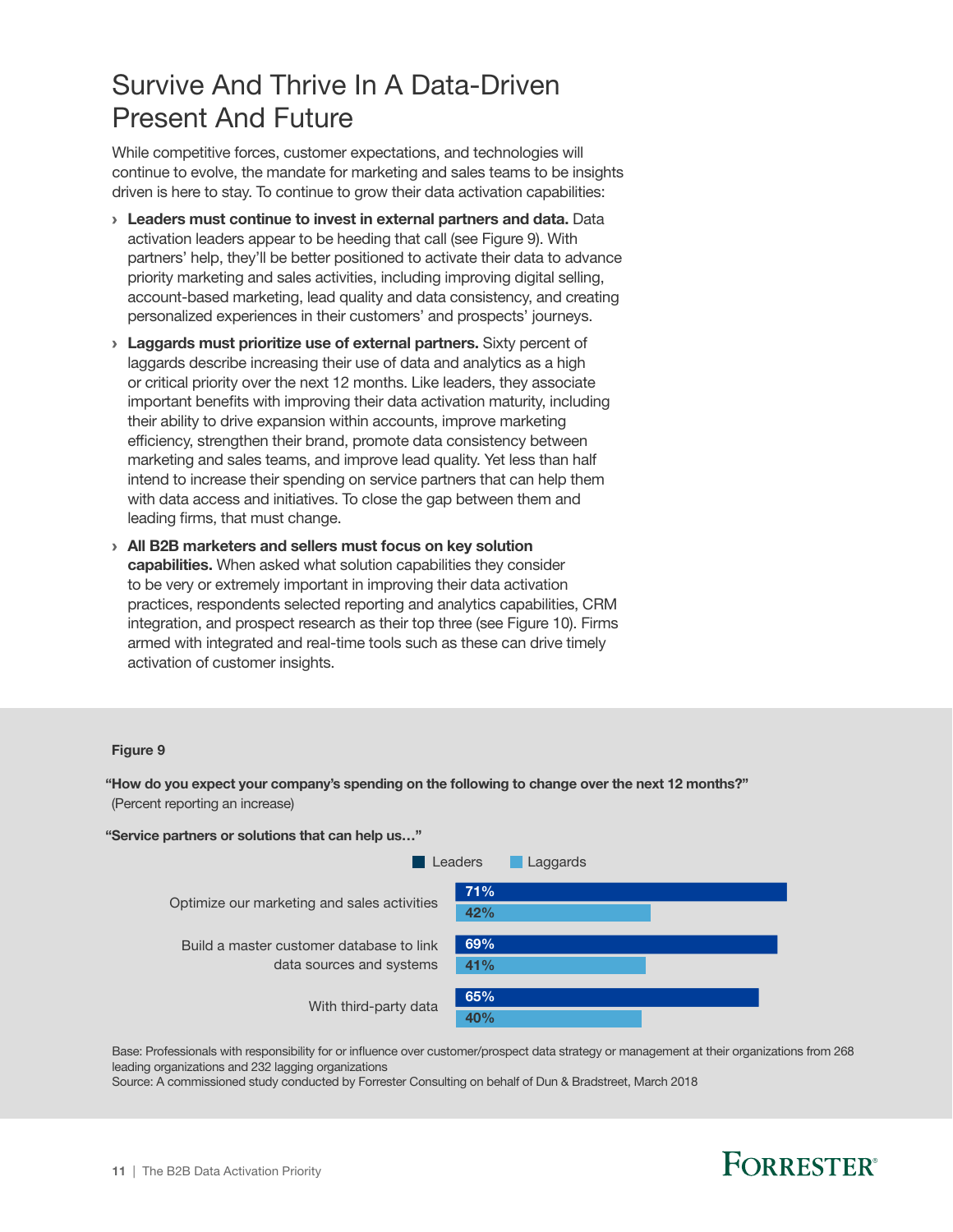"How important is access to the following solution capabilities to improving your company's data activation practices?" (Showing "extremely" or "very" important)

66% Reporting and analytics (data visualization, dashboard, etc.) capabilities

64% CRM integration

57% Prospect research

56% Industry-specific data coverage

56% Real-time/near real-time data access

56% Self-service access to customer data by end users

50% Targeting capabilities (fit/lookalike, propensity scoring)

50% Geographic data coverage

49% Data enrichment capabilities

46% Marketing automation integration

Base: 500 professionals with responsibility for or influence over customer/prospect data strategy or management at their organizations Source: A commissioned study conducted by Forrester Consulting on behalf of Dun & Bradstreet, March 2018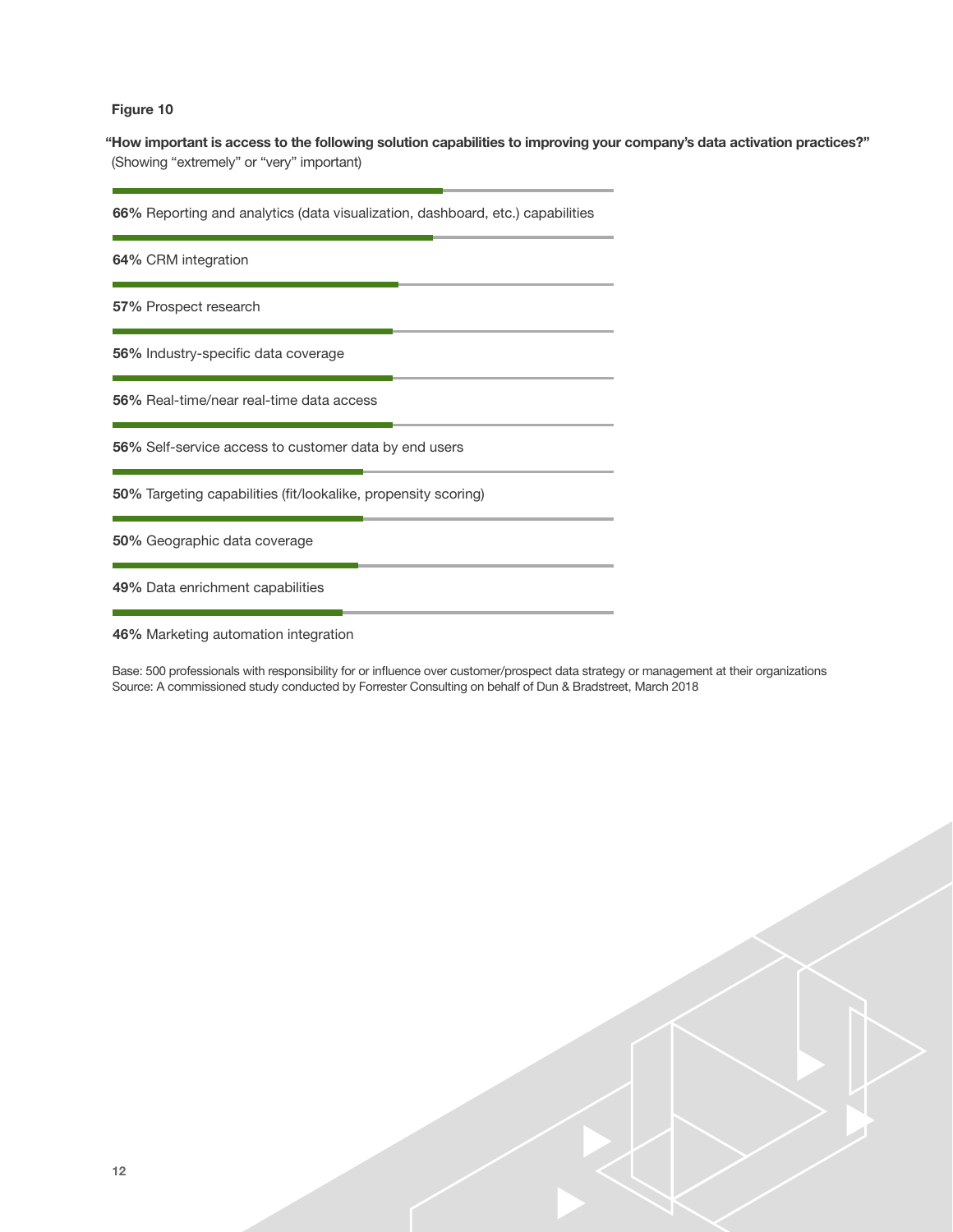# <span id="page-14-0"></span>Key Recommendations

Taking actions from trusted data and insights to improve marketing and sales outcomes is a complex undertaking. B2B marketing and sales leaders must fight through that complexity, along with their internal and external partners. To remain competitive, they must take iterative, effective steps to implement the technology, processes, and best practices for taking customer-facing actions from data. The bar is that high.

As a decision maker, you must always be pushing to improve your firm's ability to activate data for decision making. Insights from Forrester's indepth survey of 500 professionals with responsibility for or influence over customer/prospect data strategy or management at their organizations yielded these recommendations for action:



Advocate data and analytics as a critical capability at an executive

level. Effective data activation requires strong collaboration driven by evangelism from company leaders. To accelerate this transformation, many firms appoint data leadership, such as a chief data officer or a chief analytics officer; other titles include director, center of data excellence; VP, analytics; and head of insights.<sup>11</sup>



Align on metrics and KPIs across data, insights, and business teams. It may seem unintuitive that a process change is as important as data and technology decisions in maturing your data activation maturity. But it's true. Agreement and alignment on the business KPIs and metrics targeted for improvement drive focus so that teams in all areas work in harmony as they optimize data and technology choices.



### Find trusted partners for both data and analytics services whose

**capabilities complement yours.** Both firms mature in activating data and insights to improve outcomes and firms building their maturity will always have new gaps as technology continues to evolve. Enlisting third-party data and analytics solution providers to help navigate change and implement new approaches often provides a cheaper and faster direct path than building those capabilities internally. Find partners that understand your strategies and are willing to not only "do" for your firm but teach you, too.

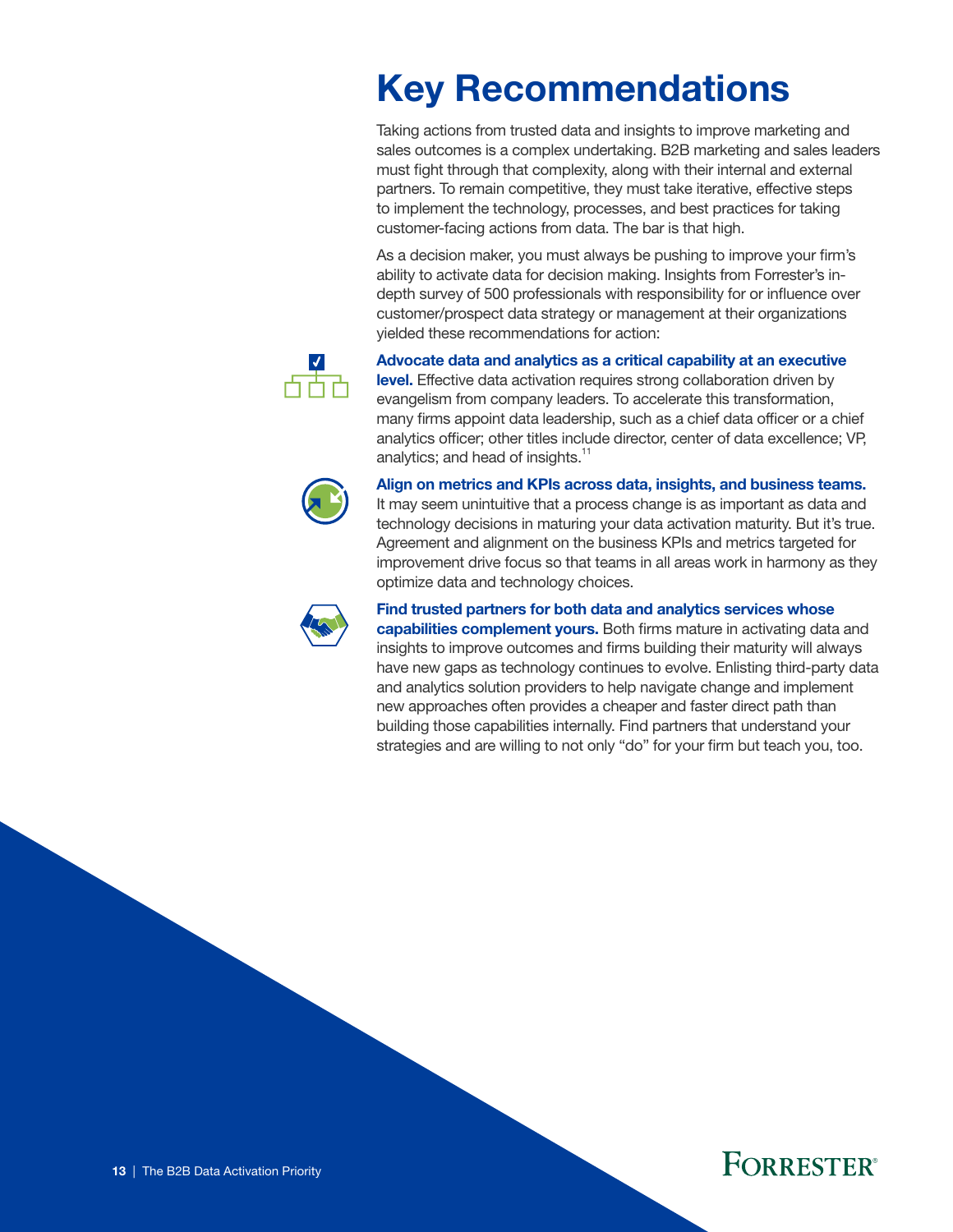## <span id="page-15-0"></span>Appendix A: Methodology

In this study, Forrester conducted an online survey of 500 professionals with responsibility for or influence over customer/prospect data strategy or management at organizations with 500-plus employees from the US, Canada, the UK, and Ireland. Questions provided to the participants asked about data activation. The study began in February 2018 and was completed in March 2018.





Base: 500 professionals with responsibility for or influence over customer/prospect data strategy or management at their organizations Source: A commissioned study conducted by Forrester Consulting on behalf of Dun & Bradstreet, March 2018

# FORRESTER®